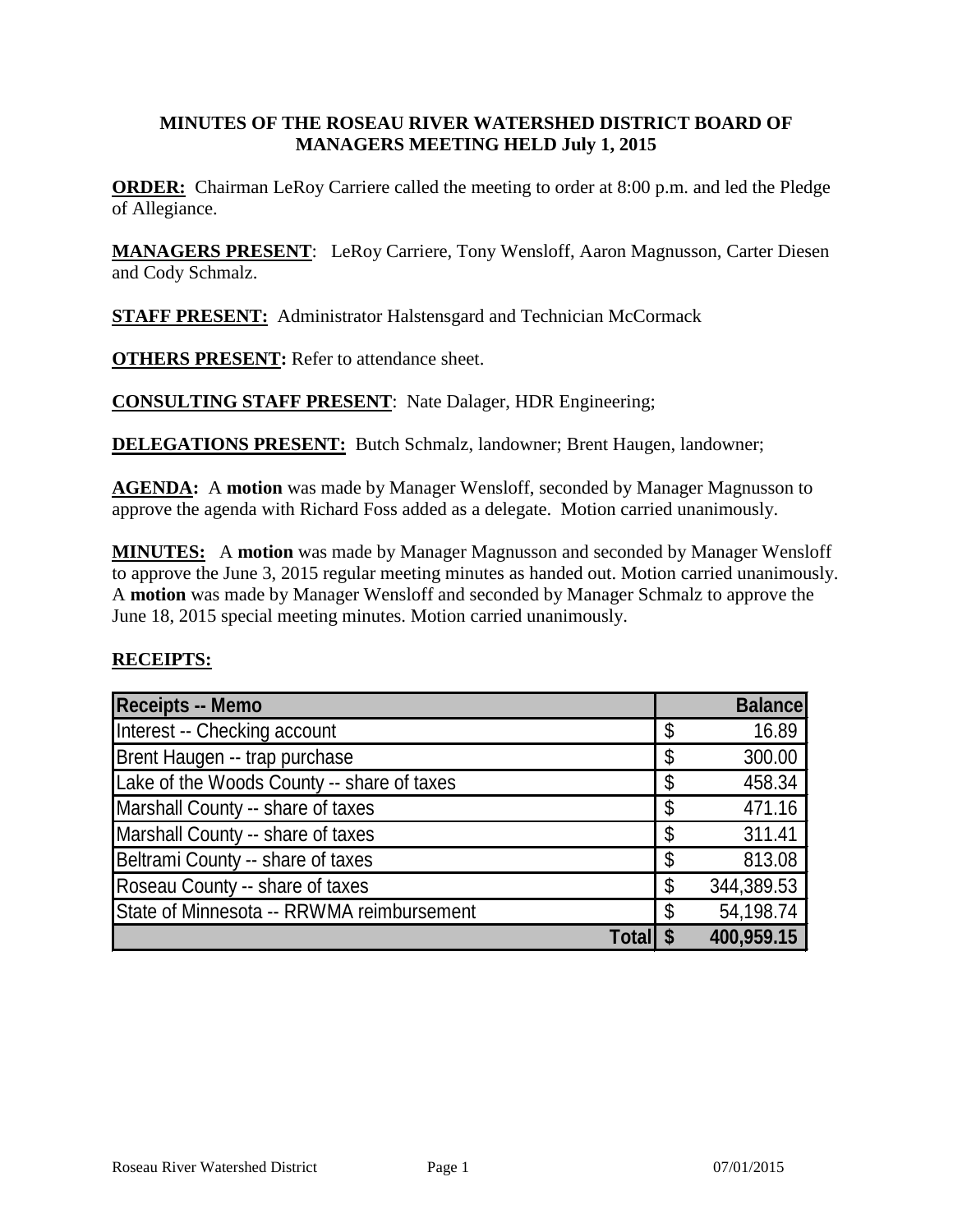| <b>Bills</b>                                           | <b>Amount</b>            |            |
|--------------------------------------------------------|--------------------------|------------|
| Tracy Halstensgard -- wages                            | \$                       | 4,191.80   |
| Tracy Halstensgard -- wages                            | \$                       | 108.97     |
| Torin McCormack -- wages                               | \$                       | 4,386.80   |
| Torin McCormack -- mileage and reimbursement           | \$                       | 277.14     |
| LeRoy Carriere -- per diem & expenses                  | \$                       | 138.53     |
| Cody Schmalz -- per diem & expenses                    | \$                       | 135.43     |
| Aaron Magnusson -- per diem & expenses                 | \$                       | 154.62     |
| Tony Wensloff -- per diem & expenses                   | \$                       | 158.08     |
| Brady Castle -- wage and mileage                       | \$                       | 2,416.45   |
| PERA -- employer / employee contribution               | \$                       | 1,440.06   |
| Internal Revenue Service -- withholding                | \$                       | 4,061.55   |
| Sjobergs TV -- internet access                         | \$                       | 48.69      |
| Marco -- copier maintenance                            | \$                       | 51.62      |
| Minnesota Energy -- natural gas bill                   | \$                       | 51.62      |
| CenturyLink -- phone service                           | \$                       | 107.46     |
| City of Roseau -- utilities                            | \$                       | 215.94     |
| HDR engineering -- Project engineering                 | \$                       | 19,938.27  |
| HDR engineering -- Project engineering                 | \$                       | 16,314.60  |
| Roseau Times - Region -- notice                        | \$                       | 28.25      |
| SuperOne Foods -- food for meetings and supplies       | $\overline{\mathcal{S}}$ | 134.98     |
| Cardmember Service --                                  | \$                       | 44.16      |
| Red River Watershed Management Board -- share of taxes | \$                       | 71,646.41  |
| SFM -- work comp insurance                             | \$                       | 197.00     |
| <b>Total</b>                                           | $\mathbf{\hat{s}}$       | 126,248.43 |

**BILLS:** A **motion** was made by Manager Wensloff to pay the normal monthly bills as discussed, seconded by Manager Diesen. Motion carried unanimous.

## **PERMITS:**

The Board discussed Permit #15-09 (Greg Lislegard). After discussion, it was determined they would need to be a public hearing for the installation of the culvert in CD 16. The permit was tabled until a public hearing could be held.

The Board discussed Permit #15-10 (Douglas Erickson). After discussion, it was determined they would need to be a public hearing for the installation of the culvert in CD 16. The permit was tabled until a public hearing could be held.

Douglas Erickson also requested an extension for phase 2 of permit 13-31. A **motion** was made by Manager Wensloff, seconded by Manager Diesen to grant the extension for one year. Motion carried unanimously.

The Board discussed Permit #15-11 (Brent Haugen). Technician McCormack discussed the permit application. Mr. Haugen asked about reinstalling a culvert that had been permitted for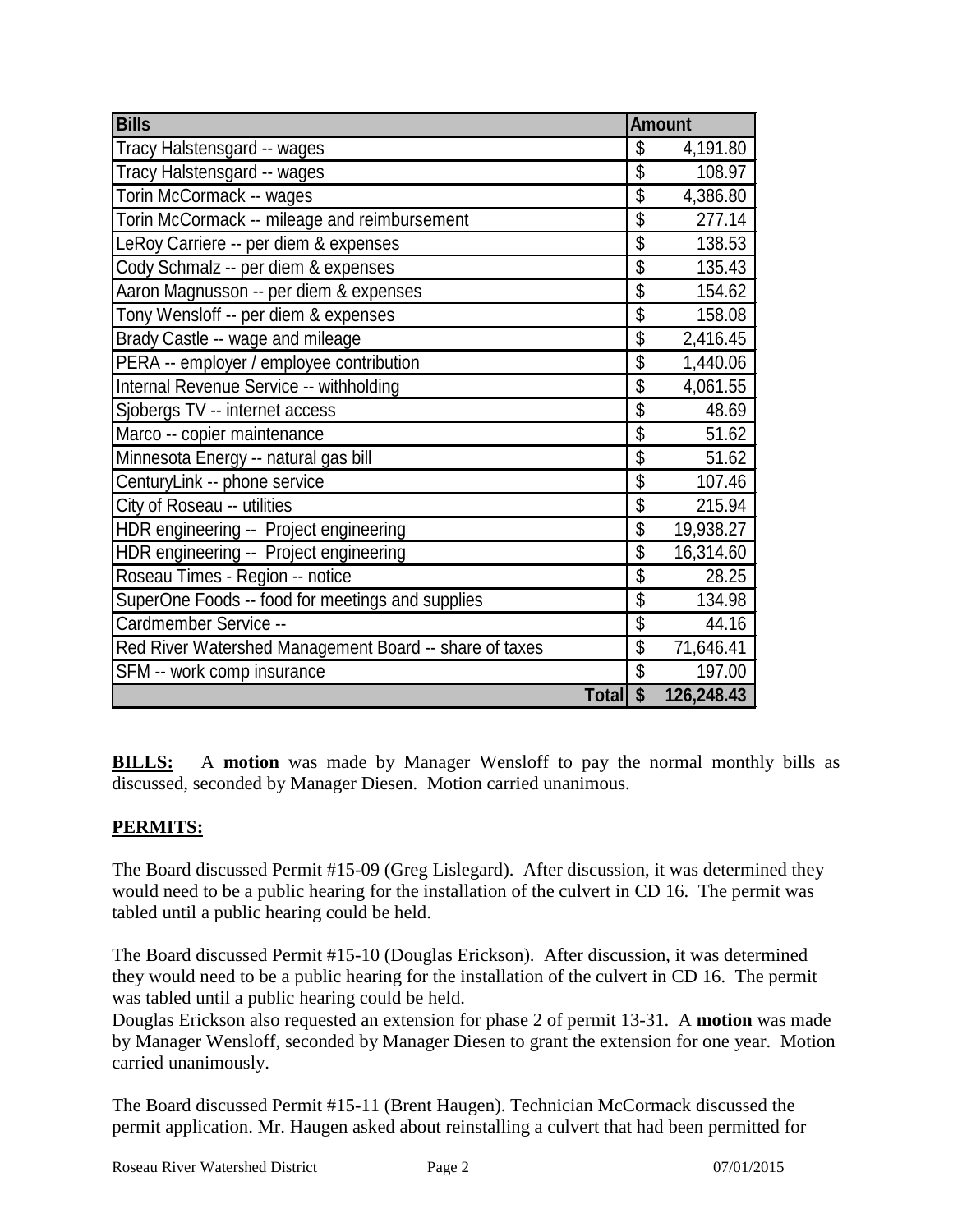removal by the board. There was discussion on compliance by Rick Solberg on a related permit issue. The permit had been approved provisionally at the June board meeting.

The Board discussed Permit #15-12 (Isaac Erickson). After Technician McCormack discussed the permit application, Manager Diesen made a **motion** to approve the permit, seconded by Manager Magnusson. Motion carried unanimously.

The Board discussed Permit #15-13 (Isaac Erickson). The permit was tabled for further review.

The Board discussed Permit #15-14 (Douglas Erickson). After Technician McCormack discussed the permit application, Manager Magnusson made a **motion** to deny the permit, seconded by Manager Wensloff. Mr. Erickson can complete an application for the field crossing/ side inlet work independent of the changes to the culvert in the road ditch. Motion carried unanimously.

The Board discussed Permit #15-15 (Brent Haugen). After Technician McCormack discussed the permit application, Manager Magnusson made a **motion** to approve the permit, seconded by Manager Schmalz. Motion carried unanimously.

### **PROJECTS:**

Technician McCormack gave a presentation on the drainage issues in Ross/Moose Township. (See attached). There was extensive discussion on the proposal for the Lake Bottom Project and the Big Swamp area. Administrator Halstensgard will work on organizing a landowner meeting. Technician McCormack and Engineer Dalager will work on survey questions and including the area in the Lake Bottom project area. It was the direction of the board to rank the Lake Bottom project  $1<sup>st</sup>$  and the Beltrami project  $2<sup>nd</sup>$  in the RCPP funding process. There was discussion on the flap gates on Lat 2 of WD 3. Technician McCormack will work on that. HDR will conduct the Lake Bottom survey this fall.

Ditch 8: Halverson Sand & Gravel submitted a quote for the work to be completed. The board requested more information on the quote.

RRWMA: Engineer Dalager gave a brief update on work that has been done. Landowner issues were addressed at the last PT subcommittee meeting. Changes were made to the O & M plan concerning the installation of gauge locations and the maximum CFS operation for NRE's is still being discussed. Technician McCormack stated that a TEP meeting would be scheduled later in the month

Beltrami: Administrator Halstensgard updated the board on the status of Concurrence Point 1.

Ditch 8: Technician McCormack discussed the erosion taking place in the channel near the Mekash property. Staff has looked into options for funding stabilization work from the end of Ditch 8 to the Roseau River.

### **RRWMB:**

• Bonding funds

Roseau River Watershed District Page 3 07/01/2015